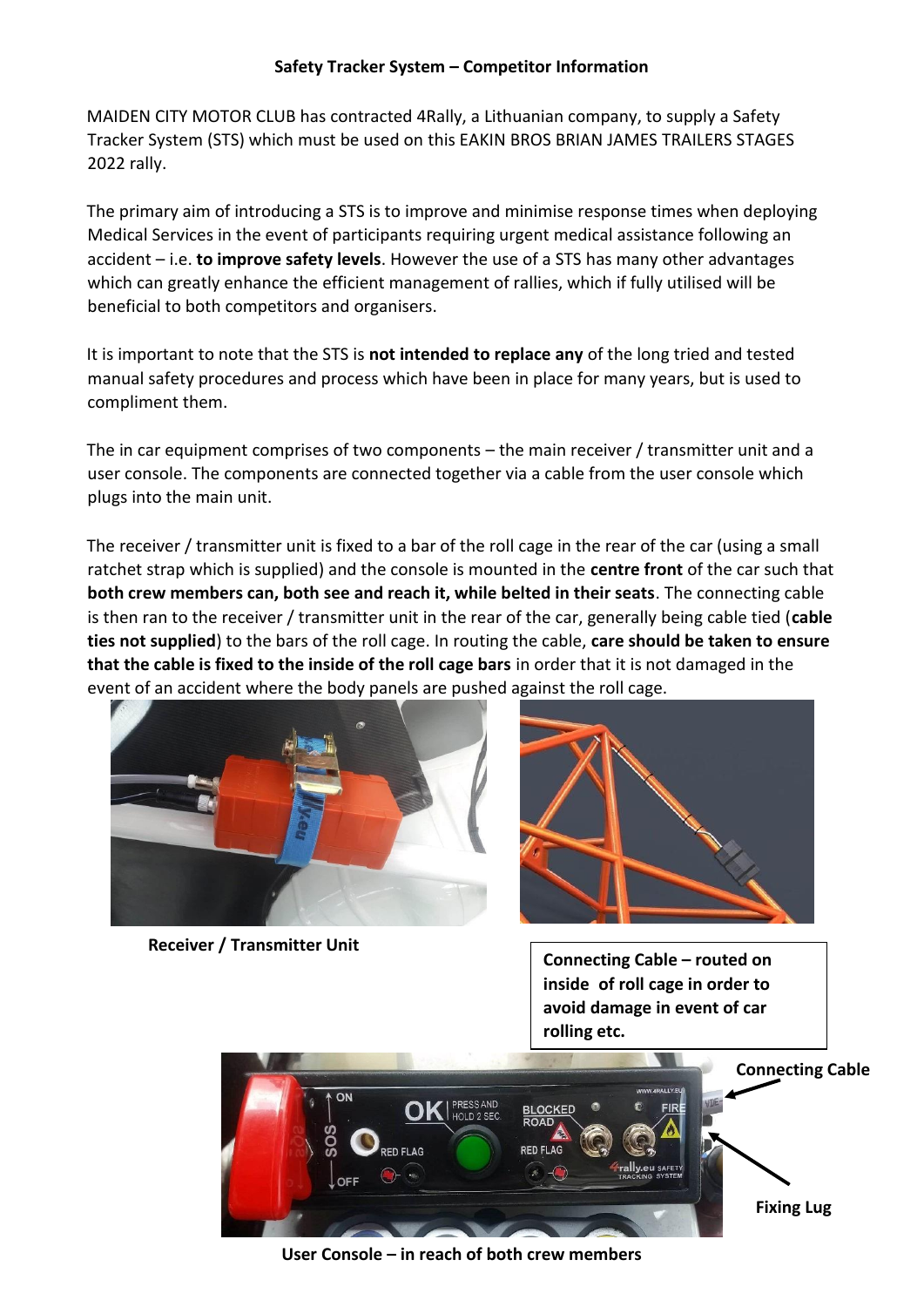The unit is completely autonomous and such **does not** require to be connected to the vehicle power supply.

The equipment should ideally be mounted in the car **prior to** presentation of the car for mechanical scrutineering **but this must not delay the scrutineering process**.

A short briefing on the use of the system will be given to each individual crew, generally at the point of distribution of the equipment.

A functionality check of the equipment will be conducted, generally before reaching TC 0 at the start of the event. This will entail both crew members activating a user console button and the result of this test is then logged in the system as confirmation that the system was functioning correctly at that time.

The competitor is responsible for the STS equipment as issued to them by the system provider. In the event of untimely return or damage to the STS equipment, a fee (max €200) may be charged by Motorsport Ireland. Competition cars not equipped with functioning STS equipment will not be allowed to start an event.

## **Pre-event Preparation**

In order to complete the installation process as efficiently and simply as possible, and to minimise delays, competitors are requested to consider the following prior to attending an event:

- 1 Where and how the user console might be mounted to comply with the requirements above. The unit weighs approximately 185 grams. Options such as below might be considered:
	- a. a plate / bracket could be fixed into the car to which the user console could be bolted, cable tied or affixed with industrial Velcro – dimensions attached overleaf.
	- b. 2 x holes pre-drilled in a suitable location to facilitate mounting.
	- c. on occasion it may be possible to affix it to the roll cage bar running across the top of the front windscreen – either directly using cable ties or to a plate / bracket premounted onto this bar.
- 2 Availability of cable ties or other suitable devices to facilitate **routing the connecting cable** from the front to the rear of the car. (**The console should be mounted first** and the cable then run to the main unit in the rear – it is generally easier to facilitate 'loosing' the extra cable length in the rear of the car rather than beside the console). Also it is best to avoid connecting the cable to the main unit until the console is mounted, in order to avoid the nuisance of audible alarms as switches on the console are accidentally activated.
- 3 Selection of a suitable bar in the rear of the car to which the receiver / transmitter unit may be fitted (**only using** the strap provided). Ideally the top of the unit (4Rally logo) should be facing the sky through the side window, and the bottom of the unit (channel / groove which locates onto the bar) be against the bar of the cage. The unit enclosure is robust and as such the ratchet strap can be tightened without fear of damaging the enclosure.

Details re dimensions and fixing holes of user console overleaf